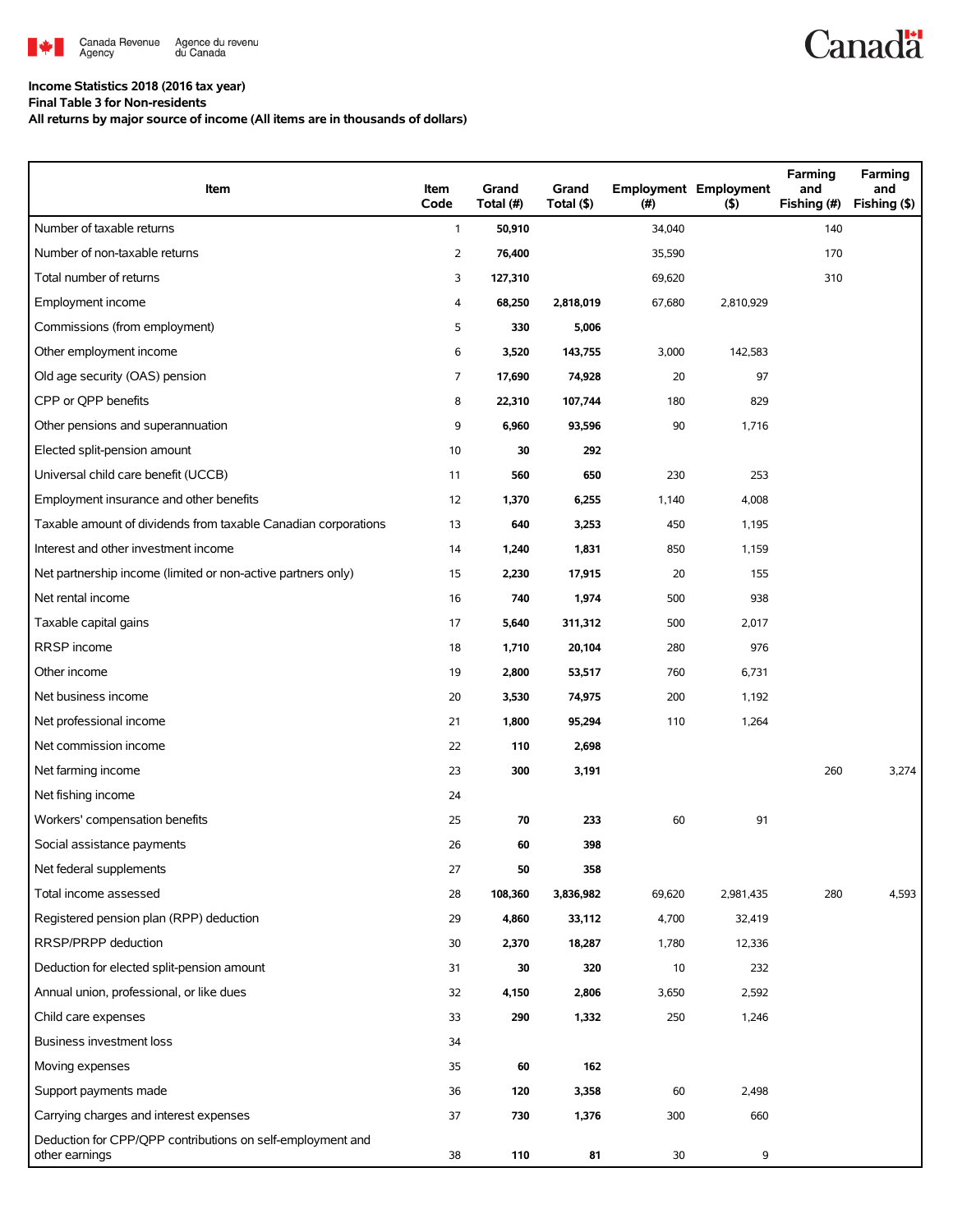

## **Income Statistics 2018 (2016 tax year)**

**Final Table 3 for Non-residents**

**All returns by major source of income (All items are in thousands of dollars)**

| Item                                                                                          | Item<br>Code | Grand<br>Total (#) | Grand<br>Total (\$) | $(\#)$ | <b>Employment Employment</b><br>$($ \$) | Farming<br>and<br>Fishing (#) | Farming<br>and<br>Fishing (\$) |
|-----------------------------------------------------------------------------------------------|--------------|--------------------|---------------------|--------|-----------------------------------------|-------------------------------|--------------------------------|
| Deduction for provincial parental insurance plan (PPIP) premiums<br>on self-employment income | 39           |                    |                     |        |                                         |                               |                                |
| Exploration and development expenses                                                          | 40           | 100                | 301                 | 20     | 122                                     |                               |                                |
| Other employment expenses                                                                     | 41           | 450                | 2,023               | 400    | 1,591                                   |                               |                                |
| Clergy residence deduction                                                                    | 42           | 40                 | 430                 |        |                                         |                               |                                |
| Other deductions                                                                              | 43           | 2,000              | 164,773             | 1,470  | 150,137                                 |                               |                                |
| Total deductions before adjustments                                                           | 44           | 11,480             | 228,662             | 9,150  | 204,504                                 | 10                            | 73                             |
| Social benefits repayment                                                                     | 45           | 20                 | 37                  |        |                                         |                               |                                |
| Net income                                                                                    | 46           | 104,520            | 3,641,780           | 69,000 | 2,777,993                               | 200                           | 6,223                          |
| Canadian Forces personnel and police deduction                                                | 47           | 20                 | 364                 | 20     | 364                                     |                               |                                |
| Security options deductions                                                                   | 48           | 370                | 39,269              |        |                                         |                               |                                |
| Other payments deduction                                                                      | 49           | 170                | 989                 | 70     | 118                                     |                               |                                |
| Non-capital losses of other years                                                             | 50           | 490                | 6,508               | 20     | 169                                     |                               |                                |
| Net capital losses of other years                                                             | 51           | 340                | 2,567               | 90     | 169                                     |                               |                                |
| Capital gains deduction                                                                       | 52           |                    |                     |        |                                         |                               |                                |
| Northern residents deductions                                                                 | 53           | 30                 | 71                  |        |                                         |                               |                                |
| Additional deductions                                                                         | 54           | 24,330             | 320,135             | 11,240 | 196,657                                 |                               |                                |
| Farming/fishing losses of prior years                                                         | 55           | 20                 | 76                  |        |                                         | 20                            | 67                             |
| Total deductions from net income                                                              | 56           | 25,710             | 370,110             | 11,810 | 236,263                                 | 30                            | 178                            |
| Taxable income assessed                                                                       | 57           | 85,320             | 3,282,790           | 58,350 | 2,544,286                               | 190                           | 6,052                          |
| Basic personal amount                                                                         | 58           | 79,800             | 913,735             | 52,500 | 601,598                                 | 50                            | 608                            |
| Age amount                                                                                    | 59           | 21,920             | 152,148             | 260    | 1,769                                   |                               |                                |
| Spouse or common-law partner amount                                                           | 60           | 36,630             | 407,123             | 33,320 | 378,748                                 |                               |                                |
| Amount for an eligible dependant                                                              | 61           | 4,090              | 46,897              | 4,060  | 46,516                                  |                               |                                |
| Family caregiver amount for children under 18 years of age                                    | 62           | 150                | 533                 | 120    | 404                                     |                               |                                |
| Amount for infirm dependants age 18 or older                                                  | 63           | 30                 | 209                 |        |                                         |                               |                                |
| CPP or QPP contributions through employment                                                   | 64           | 57,920             | 54,462              | 57,460 | 54,110                                  |                               |                                |
| CPP or QPP contributions on self-employment and other earnings                                | 65           | 110                | 81                  | 30     | 9                                       |                               |                                |
| Employment insurance premiums                                                                 | 66           | 57,210             | 21,815              | 56,900 | 21,739                                  |                               |                                |
| PPIP premiums paid                                                                            | 67           | 40                 | 6                   |        |                                         |                               |                                |
| PPIP premiums payable on employment income                                                    | 68           | 20                 | $\overline{7}$      | $20\,$ | 7                                       |                               |                                |
| PPIP premiums payable on self-employment income                                               | 69           |                    |                     |        |                                         |                               |                                |
| Volunteer firefighters' amount/search and rescue volunteers'<br>amount                        | 70           |                    |                     |        |                                         |                               |                                |
| Canada employment amount                                                                      | 71           | 53,270             | 61,253              | 52,440 | 60,689                                  |                               |                                |
| Public transit amount                                                                         | 72           | 1,010              | 602                 | 940    | 572                                     |                               |                                |
| Children's arts amount                                                                        | 73           | 250                | 94                  |        |                                         |                               |                                |
| Home accessibility expenses                                                                   | 74           |                    |                     |        |                                         |                               |                                |
| Home buyers' amount                                                                           | 75           | 20                 | 66                  |        |                                         |                               |                                |
| Pension income amount                                                                         | 76           | 7,170              | 13,323              | 110    | 208                                     |                               |                                |

**Canadä**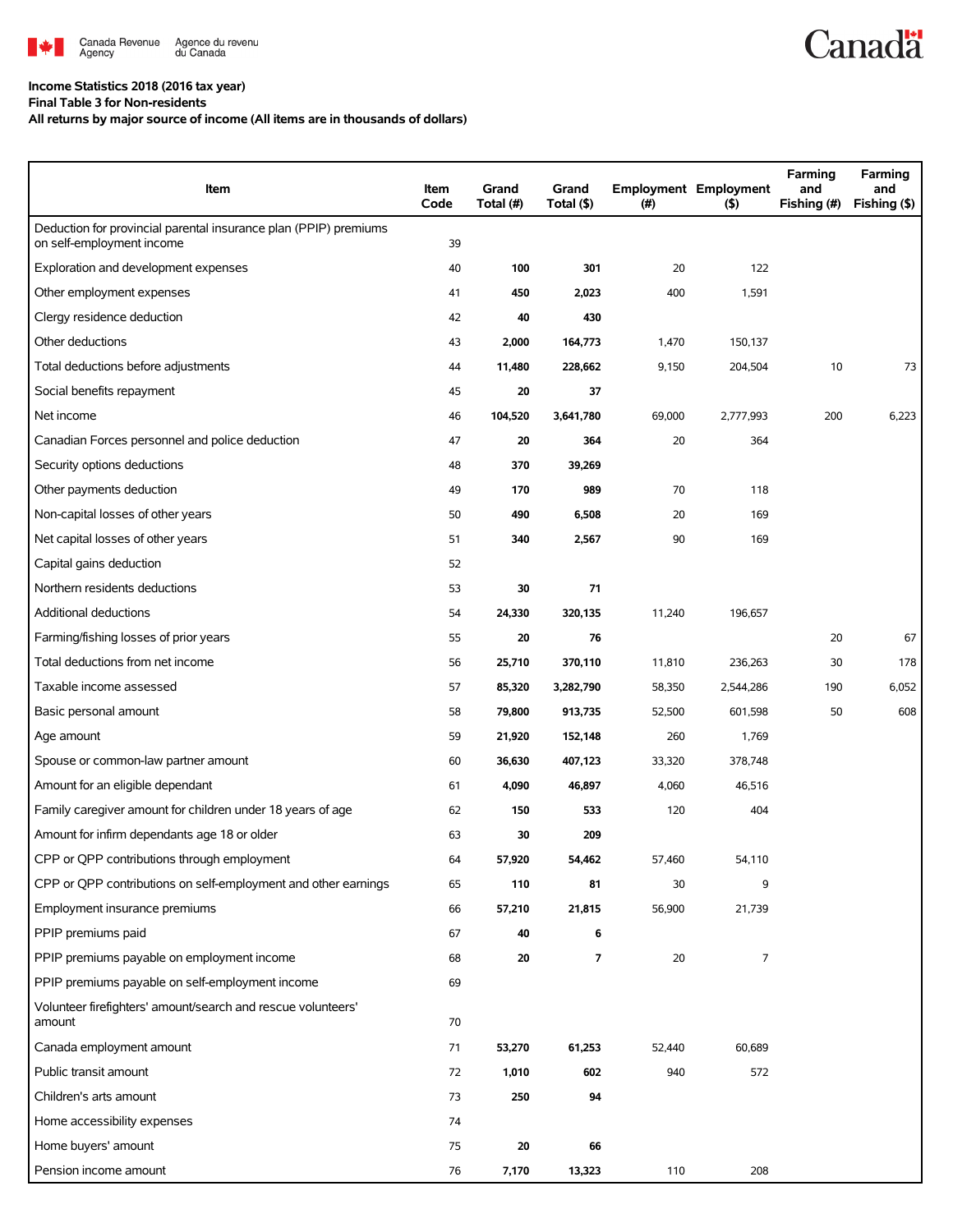

## **Income Statistics 2018 (2016 tax year)**

**Final Table 3 for Non-residents**

**All returns by major source of income (All items are in thousands of dollars)**

| Item                                                              | Item<br>Code | Grand<br>Total (#) | Grand<br>Total (\$) | (#)    | <b>Employment Employment</b><br>(5) | Farming<br>and<br>Fishing (#) | Farming<br>and<br>Fishing (\$) |
|-------------------------------------------------------------------|--------------|--------------------|---------------------|--------|-------------------------------------|-------------------------------|--------------------------------|
| Caregiver amount                                                  | 77           | 50                 | 337                 |        |                                     |                               |                                |
| Disability amount                                                 | 78           | 310                | 2,507               | 20     | 184                                 |                               |                                |
| Disability amount transferred from a dependant                    | 79           | 30                 | 250                 |        |                                     |                               |                                |
| Interest paid on student loans                                    | 80           | 370                | 298                 | 230    | 188                                 |                               |                                |
| Tuition, education, and textbook amounts                          | 81           | 1,660              | 16,057              | 1,120  | 11,538                              |                               |                                |
| Tuition, education, and textbook amounts transferred from a child | 82           | 180                | 922                 |        |                                     |                               |                                |
| Amounts transferred from spouse or common-law partner             | 83           | 1,740              | 11,130              | 140    | 718                                 |                               |                                |
| Medical expenses                                                  | 84           | 1,540              | 6,965               | 540    | 1,905                               |                               |                                |
| Total tax credits on personal amounts                             | 85           | 89,090             | 256,631             | 61,030 | 177,349                             | 60                            | 133                            |
| Allowable charitable donations and government gifts               | 86           | 3,170              | 7,077               | 1,820  | 4,793                               |                               |                                |
| Eligible cultural and ecological gifts                            | 87           |                    |                     |        |                                     |                               |                                |
| Total tax credit on donations and gifts                           | 88           | 3,090              | 2,135               | 1,820  | 1,428                               |                               |                                |
| Total federal non-refundable tax credits                          | 89           | 90,090             | 258,765             | 61,180 | 178,777                             | 80                            | 165                            |
| Federal dividend tax credit                                       | 90           | 630                | 392                 | 440    | 167                                 |                               |                                |
| Minimum tax carryover                                             | 91           | 30                 | 230                 |        |                                     |                               |                                |
| Basic federal tax                                                 | 92           | 44,180             | 568,866             | 27,340 | 428,774                             | 140                           | 1,189                          |
| Federal foreign tax credit                                        | 93           | 930                | 6,410               | 760    | 5,881                               |                               |                                |
| Federal political contribution tax credit                         | 94           | 30                 | 10                  |        |                                     |                               |                                |
| Investment tax credit                                             | 95           |                    |                     |        |                                     |                               |                                |
| Labour-sponsored funds tax credit (federally registered)          | 96           |                    |                     |        |                                     |                               |                                |
| Labour-sponsored funds tax credit (provincially registered)       | 97           |                    |                     |        |                                     |                               |                                |
| Alternative minimum tax payable                                   | 98           | 20                 | 115                 |        |                                     |                               |                                |
| Net federal tax                                                   | 99           | 43,920             | 622,040             | 27,130 | 447,367                             | 140                           | 1,378                          |
| CPP contributions on self-employment                              | 100          | 110                | 162                 | 30     | 18                                  |                               |                                |
| Social Benefits repayment                                         | 101          | 20                 | 37                  |        |                                     |                               |                                |
| Working income tax benefit (WITB)                                 | 102          | 80                 | 64                  | 70     | 52                                  |                               |                                |
| Children's fitness tax credit                                     | 103          | 410                | 41                  | 380    | 38                                  |                               |                                |
| Eligible educator school supply tax credit                        | 104          |                    |                     |        |                                     |                               |                                |
| Net provincial or territorial tax                                 | 105          | 28,040             | 203,837             | 25,410 | 188,992                             | 110                           | 450                            |
| Total tax payable                                                 | 106          | 50,910             | 826,077             | 34,040 | 636,395                             | 140                           | 1,829                          |

**Canadä**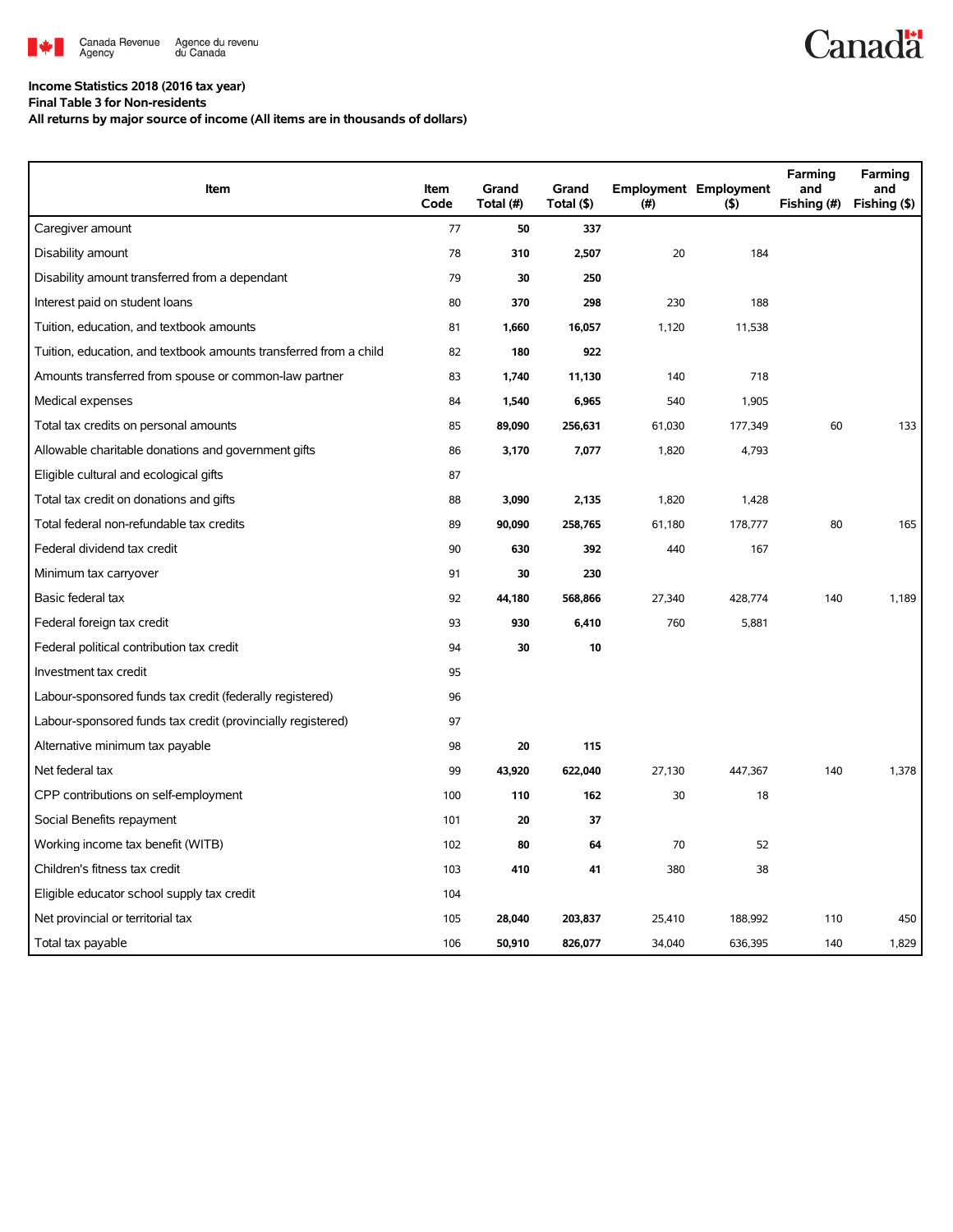| Item                                                                                             | Item<br>Code   | Income (#) | $Income($ \$) | <b>Sales</b><br><b>Sales</b><br>Professional Professional (self-employment)<br>(self-employment)<br>(#)<br>$($ \$) |       | Proprietorship/<br>Partnerships<br>(# ) | Proprietorship/<br>Partnerships<br>(5) |
|--------------------------------------------------------------------------------------------------|----------------|------------|---------------|--------------------------------------------------------------------------------------------------------------------|-------|-----------------------------------------|----------------------------------------|
| Number of taxable returns                                                                        | $\mathbf{1}$   | 1,410      |               | 50                                                                                                                 |       | 1,460                                   |                                        |
| Number of non-taxable returns                                                                    | $\overline{2}$ | 250        |               | 40                                                                                                                 |       | 1,790                                   |                                        |
| Total number of returns                                                                          | 3              | 1,660      |               | 90                                                                                                                 |       | 3,250                                   |                                        |
| Employment income                                                                                | 4              | 30         | 351           |                                                                                                                    |       | 70                                      | 570                                    |
| Commissions (from employment)                                                                    | 5              |            |               |                                                                                                                    |       |                                         |                                        |
| Other employment income                                                                          | 6              |            |               |                                                                                                                    |       | 30                                      | 176                                    |
| Old age security (OAS) pension                                                                   | $\overline{7}$ |            |               |                                                                                                                    |       |                                         |                                        |
| CPP or QPP benefits                                                                              | 8              |            |               |                                                                                                                    |       |                                         |                                        |
| Other pensions and superannuation                                                                | 9              |            |               |                                                                                                                    |       |                                         |                                        |
| Elected split-pension amount                                                                     | 10             |            |               |                                                                                                                    |       |                                         |                                        |
| Universal child care benefit (UCCB)                                                              | 11             |            |               |                                                                                                                    |       |                                         |                                        |
| Employment insurance and other benefits                                                          | 12             |            |               |                                                                                                                    |       |                                         |                                        |
| Taxable amount of dividends from taxable<br>Canadian corporations                                | 13             |            |               |                                                                                                                    |       |                                         |                                        |
| Interest and other investment income                                                             | 14             |            |               |                                                                                                                    |       |                                         |                                        |
| Net partnership income (limited or<br>non-active partners only)                                  | 15             |            |               |                                                                                                                    |       | 60                                      | 3,012                                  |
| Net rental income                                                                                | 16             |            |               |                                                                                                                    |       |                                         |                                        |
| Taxable capital gains                                                                            | 17             |            |               |                                                                                                                    |       |                                         |                                        |
| RRSP income                                                                                      | 18             |            |               |                                                                                                                    |       | 10                                      | 48                                     |
| Other income                                                                                     | 19             | 30         | 182           |                                                                                                                    |       | 50                                      | 484                                    |
| Net business income                                                                              | 20             |            |               |                                                                                                                    |       | 3,160                                   | 73,892                                 |
| Net professional income                                                                          | 21             | 1,640      | 93,782        |                                                                                                                    |       |                                         |                                        |
| Net commission income                                                                            | 22             |            |               |                                                                                                                    |       |                                         |                                        |
| Net farming income                                                                               | 23             |            |               |                                                                                                                    |       |                                         |                                        |
| Net fishing income                                                                               | 24             |            |               |                                                                                                                    |       |                                         |                                        |
| Workers' compensation benefits                                                                   | 25             |            |               |                                                                                                                    |       |                                         |                                        |
| Social assistance payments                                                                       | 26             |            |               |                                                                                                                    |       |                                         |                                        |
| Net federal supplements                                                                          | 27             |            |               |                                                                                                                    |       |                                         |                                        |
| Total income assessed                                                                            | 28             | 1,650      | 94,720        | 90                                                                                                                 | 2,546 | 3,180                                   | 78,922                                 |
| Registered pension plan (RPP) deduction                                                          | 29             |            |               |                                                                                                                    |       |                                         |                                        |
| RRSP/PRPP deduction                                                                              | 30             | 90         | 1,435         |                                                                                                                    |       | 80                                      | 587                                    |
| Deduction for elected split-pension amount                                                       | 31             |            |               |                                                                                                                    |       |                                         |                                        |
| Annual union, professional, or like dues                                                         | 32             | 20         | 41            |                                                                                                                    |       | 40                                      | 24                                     |
| Child care expenses                                                                              | 33             |            |               |                                                                                                                    |       |                                         |                                        |
| Business investment loss                                                                         | 34             |            |               |                                                                                                                    |       |                                         |                                        |
| Moving expenses                                                                                  | 35             |            |               |                                                                                                                    |       |                                         |                                        |
| Support payments made                                                                            | 36             |            |               |                                                                                                                    |       |                                         |                                        |
| Carrying charges and interest expenses                                                           | 37             |            |               |                                                                                                                    |       |                                         |                                        |
| Deduction for CPP/QPP contributions on<br>self-employment and other earnings                     | 38             | 20         | 20            |                                                                                                                    |       | 50                                      | 39                                     |
| Deduction for provincial parental insurance<br>plan (PPIP) premiums on self-employment<br>income | 39             |            |               |                                                                                                                    |       |                                         |                                        |
| Exploration and development expenses                                                             | 40             |            |               |                                                                                                                    |       | 40                                      | 106                                    |
| Other employment expenses                                                                        | 41             |            |               |                                                                                                                    |       |                                         |                                        |
| Clergy residence deduction                                                                       | 42             |            |               |                                                                                                                    |       |                                         |                                        |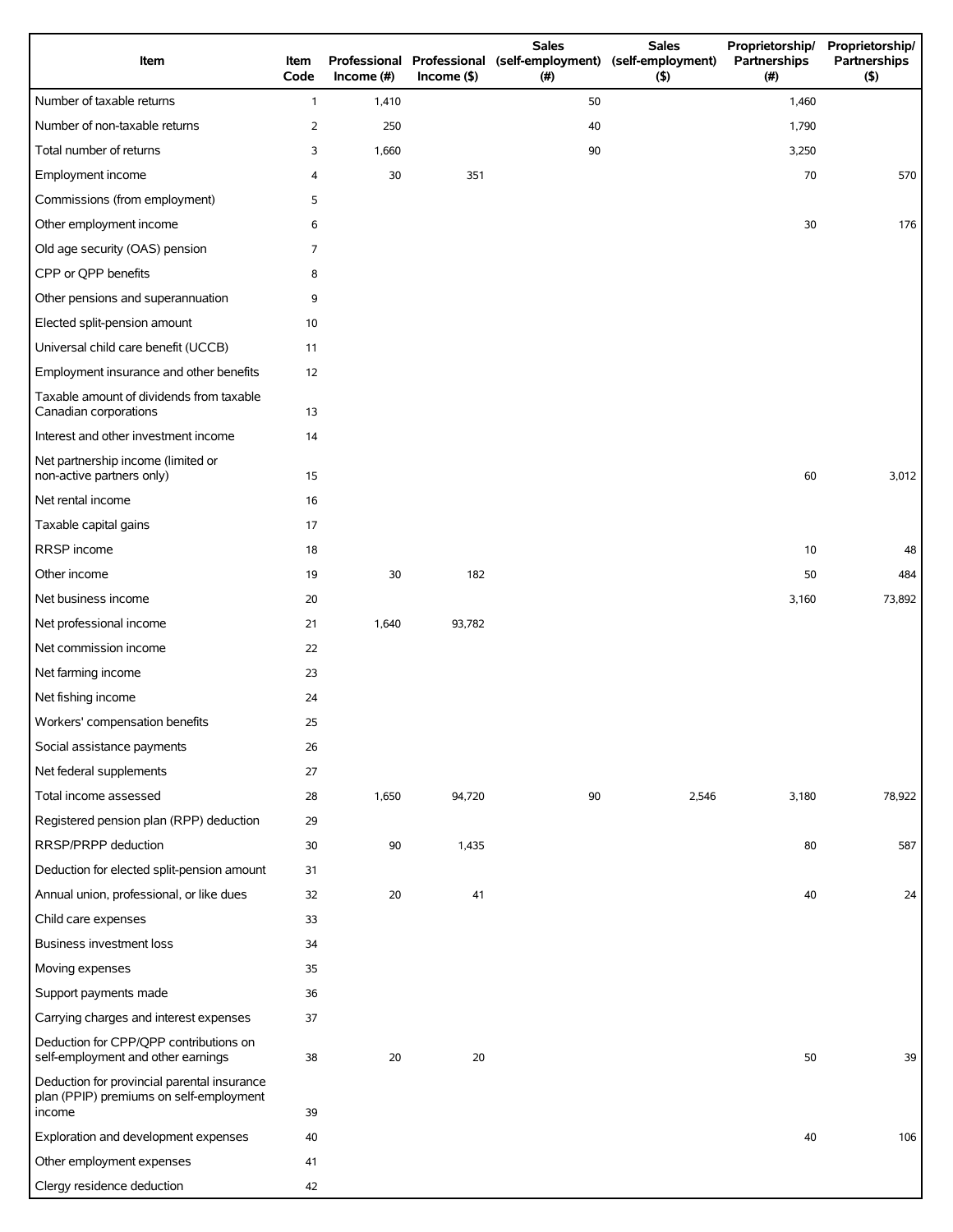| Item                                                                   | Item<br>Code | Income $#)$ | $Income$ (\$) | <b>Sales</b><br>Professional Professional (self-employment) (self-employment)<br>(# ) | <b>Sales</b><br>(5) | Proprietorship/<br>Partnerships<br>(# ) | Proprietorship/<br>Partnerships<br>(5) |
|------------------------------------------------------------------------|--------------|-------------|---------------|---------------------------------------------------------------------------------------|---------------------|-----------------------------------------|----------------------------------------|
| Other deductions                                                       | 43           | 20          | 1,173         |                                                                                       |                     | 50                                      | 5,234                                  |
| Total deductions before adjustments                                    | 44           | 150         | 2,801         | 20                                                                                    | 122                 | 280                                     | 6,153                                  |
| Social benefits repayment                                              | 45           |             |               |                                                                                       |                     |                                         |                                        |
| Net income                                                             | 46           | 1,580       | 92,405        | 80                                                                                    | 2,607               | 2,160                                   | 93,538                                 |
| Canadian Forces personnel and police<br>deduction                      | 47           |             |               |                                                                                       |                     |                                         |                                        |
| Security options deductions                                            | 48           |             |               |                                                                                       |                     |                                         |                                        |
| Other payments deduction                                               | 49           |             |               |                                                                                       |                     |                                         |                                        |
| Non-capital losses of other years                                      | 50           | 10          | 143           |                                                                                       |                     | 320                                     | 5,178                                  |
| Net capital losses of other years                                      | 51           |             |               |                                                                                       |                     |                                         |                                        |
| Capital gains deduction                                                | 52           |             |               |                                                                                       |                     |                                         |                                        |
| Northern residents deductions                                          | 53           |             |               |                                                                                       |                     |                                         |                                        |
| Additional deductions                                                  | 54           |             |               |                                                                                       |                     | 250                                     | 10,534                                 |
| Farming/fishing losses of prior years                                  | 55           |             |               |                                                                                       |                     |                                         |                                        |
| Total deductions from net income                                       | 56           |             |               |                                                                                       |                     | 570                                     | 15,774                                 |
| Taxable income assessed                                                | 57           | 1,480       | 83,746        | 70                                                                                    | 1,618               | 1,720                                   | 78,048                                 |
| Basic personal amount                                                  | 58           | 210         | 2,364         | 40                                                                                    | 438                 | 510                                     | 5,842                                  |
| Age amount                                                             | 59           | 20          | 88            |                                                                                       |                     | 40                                      | 234                                    |
| Spouse or common-law partner amount                                    | 60           | 30          | 320           |                                                                                       |                     | 70                                      | 737                                    |
| Amount for an eligible dependant                                       | 61           |             |               |                                                                                       |                     |                                         |                                        |
| Family caregiver amount for children<br>under 18 years of age          | 62           |             |               |                                                                                       |                     |                                         |                                        |
| Amount for infirm dependants age 18 or<br>older                        | 63           |             |               |                                                                                       |                     |                                         |                                        |
| CPP or QPP contributions through<br>employment                         | 64           | 30          | 14            |                                                                                       |                     | 50                                      | 19                                     |
| CPP or QPP contributions on<br>self-employment and other earnings      | 65           | 20          | 20            |                                                                                       |                     | 50                                      | 39                                     |
| Employment insurance premiums                                          | 66           | 20          | 4             |                                                                                       |                     | 50                                      | 9                                      |
| PPIP premiums paid                                                     | 67           |             |               |                                                                                       |                     |                                         |                                        |
| PPIP premiums payable on employment<br>income                          | 68           |             |               |                                                                                       |                     |                                         |                                        |
| PPIP premiums payable on<br>self-employment income                     | 69           |             |               |                                                                                       |                     |                                         |                                        |
| Volunteer firefighters' amount/search and<br>rescue volunteers' amount | 70           |             |               |                                                                                       |                     |                                         |                                        |
| Canada employment amount                                               | 71           |             |               |                                                                                       |                     | 50                                      | 50                                     |
| Public transit amount                                                  | 72           |             |               |                                                                                       |                     | 10                                      | 5                                      |
| Children's arts amount                                                 | 73           |             |               |                                                                                       |                     |                                         |                                        |
| Home accessibility expenses                                            | 74           |             |               |                                                                                       |                     |                                         |                                        |
| Home buyers' amount                                                    | 75           |             |               |                                                                                       |                     |                                         |                                        |
| Pension income amount                                                  | 76           |             |               |                                                                                       |                     |                                         |                                        |
| Caregiver amount                                                       | 77           |             |               |                                                                                       |                     |                                         |                                        |
| Disability amount                                                      | 78           |             |               |                                                                                       |                     |                                         |                                        |
| Disability amount transferred from a<br>dependant                      | 79           |             |               |                                                                                       |                     |                                         |                                        |
| Interest paid on student loans                                         | 80           |             |               |                                                                                       |                     | 20                                      | 12                                     |
| Tuition, education, and textbook amounts                               | 81           | 30          | 198           |                                                                                       |                     | 50                                      | 278                                    |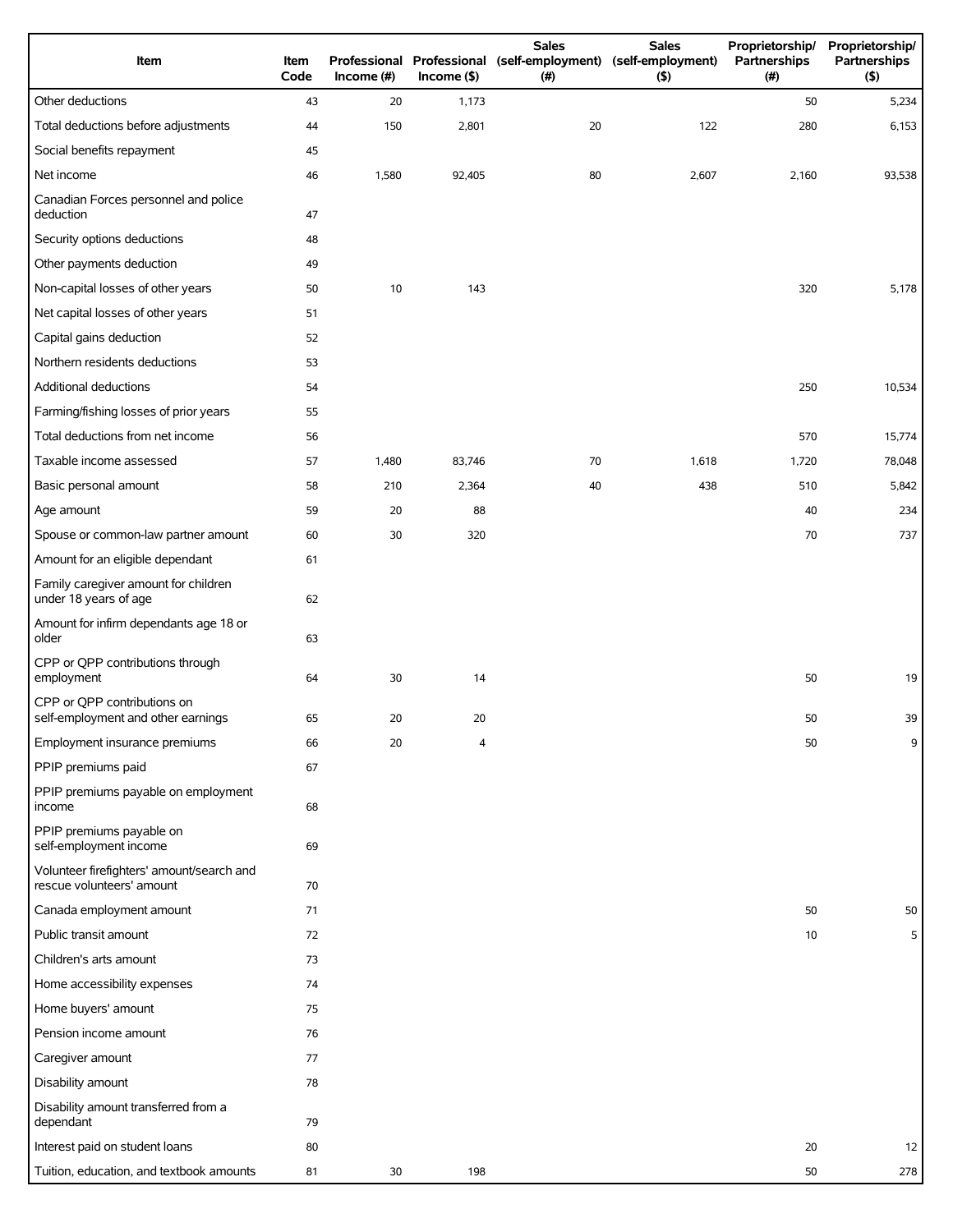| Item                                                                 | Item<br>Code | Income (#) | $Income($ \$) | <b>Sales</b><br>Professional Professional (self-employment) (self-employment)<br>(# ) | <b>Sales</b><br>(5) | Proprietorship/<br>Partnerships<br>(#) | Proprietorship/<br>Partnerships<br>(5) |
|----------------------------------------------------------------------|--------------|------------|---------------|---------------------------------------------------------------------------------------|---------------------|----------------------------------------|----------------------------------------|
| Tuition, education, and textbook amounts<br>transferred from a child | 82           |            |               |                                                                                       |                     |                                        |                                        |
| Amounts transferred from spouse or<br>common-law partner             | 83           |            |               |                                                                                       |                     |                                        |                                        |
| Medical expenses                                                     | 84           |            |               |                                                                                       |                     | 30                                     | 122                                    |
| Total tax credits on personal amounts                                | 85           | 240        | 483           | 50                                                                                    | 87                  | 570                                    | 1,116                                  |
| Allowable charitable donations and<br>government gifts               | 86           | 800        | 464           |                                                                                       |                     | 80                                     | 252                                    |
| Eligible cultural and ecological gifts                               | 87           |            |               |                                                                                       |                     |                                        |                                        |
| Total tax credit on donations and gifts                              | 88           | 720        | 141           |                                                                                       |                     | 80                                     | 76                                     |
| Total federal non-refundable tax credits                             | 89           | 920        | 624           | 50                                                                                    | 87                  | 620                                    | 1,192                                  |
| Federal dividend tax credit                                          | 90           |            |               |                                                                                       |                     |                                        |                                        |
| Minimum tax carryover                                                | 91           |            |               |                                                                                       |                     |                                        |                                        |
| Basic federal tax                                                    | 92           | 1,400      | 17,439        | 50                                                                                    | 209                 | 1,430                                  | 17,983                                 |
| Federal foreign tax credit                                           | 93           |            |               |                                                                                       |                     |                                        |                                        |
| Federal political contribution tax credit                            | 94           |            |               |                                                                                       |                     |                                        |                                        |
| Investment tax credit                                                | 95           |            |               |                                                                                       |                     |                                        |                                        |
| Labour-sponsored funds tax credit<br>(federally registered)          | 96           |            |               |                                                                                       |                     |                                        |                                        |
| Labour-sponsored funds tax credit<br>(provincially registered)       | 97           |            |               |                                                                                       |                     |                                        |                                        |
| Alternative minimum tax payable                                      | 98           |            |               |                                                                                       |                     |                                        |                                        |
| Net federal tax                                                      | 99           | 1,400      | 18,556        | 50                                                                                    | 243                 | 1,430                                  | 21,212                                 |
| CPP contributions on self-employment                                 | 100          | 20         | 40            |                                                                                       |                     | 50                                     | 79                                     |
| Social Benefits repayment                                            | 101          |            |               |                                                                                       |                     |                                        |                                        |
| Working income tax benefit (WITB)                                    | 102          |            |               |                                                                                       |                     |                                        |                                        |
| Children's fitness tax credit                                        | 103          |            |               |                                                                                       |                     |                                        |                                        |
| Eligible educator school supply tax credit                           | 104          |            |               |                                                                                       |                     |                                        |                                        |
| Net provincial or territorial tax                                    | 105          | 1,170      | 6,878         | 30                                                                                    | 61                  | 870                                    | 5,238                                  |
| Total tax payable                                                    | 106          | 1,410      | 25,474        | 50                                                                                    | 316                 | 1,460                                  | 26,530                                 |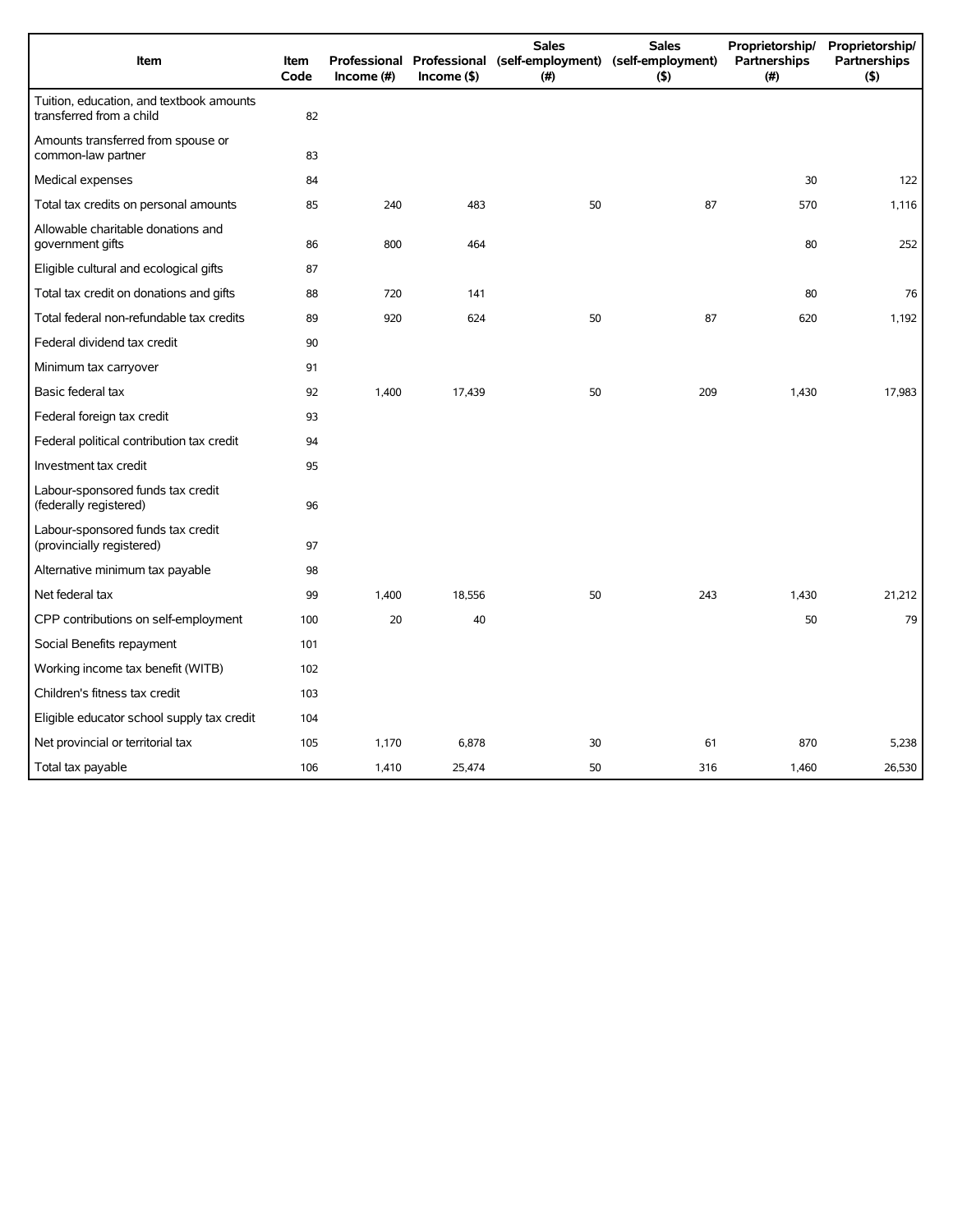| Item                                                                                          | Item<br>Code   | (#)   | Investment Investment<br>$($ \$) | Pension<br>(# ) | Pension<br>$($ \$) | <b>Social</b><br><b>Benefits</b><br>(#) | Social<br><b>Benefits</b><br>$($ \$) |
|-----------------------------------------------------------------------------------------------|----------------|-------|----------------------------------|-----------------|--------------------|-----------------------------------------|--------------------------------------|
| Number of taxable returns                                                                     | $\mathbf{1}$   | 4,650 |                                  | 7,600           |                    | 120                                     |                                      |
| Number of non-taxable returns                                                                 | $\overline{2}$ | 2,570 |                                  | 16,040          |                    | 300                                     |                                      |
| Total number of returns                                                                       | 3              | 7,220 |                                  | 23,640          |                    | 420                                     |                                      |
| Employment income                                                                             | 4              | 80    | 1,718                            | 80              | 544                | 80                                      | 451                                  |
| Commissions (from employment)                                                                 | 5              |       |                                  |                 |                    |                                         |                                      |
| Other employment income                                                                       | 6              | 50    | 308                              | 370             | 358                |                                         |                                      |
| Old age security (OAS) pension                                                                | $\overline{7}$ | 10    | 51                               | 17,490          | 73,986             | 20                                      | 61                                   |
| CPP or QPP benefits                                                                           | 8              | 30    | 106                              | 21,680          | 104,636            | 20                                      | 56                                   |
| Other pensions and superannuation                                                             | 9              |       |                                  | 6,780           | 90,930             |                                         |                                      |
| Elected split-pension amount                                                                  | 10             |       |                                  |                 |                    |                                         |                                      |
| Universal child care benefit (UCCB)                                                           | 11             | 90    | 95                               | 10              | 11                 | 180                                     | 246                                  |
| Employment insurance and other benefits                                                       | 12             |       |                                  |                 |                    | 200                                     | 2,099                                |
| Taxable amount of dividends from taxable Canadian corporations                                | 13             | 110   | 1,880                            | 50              | 115                |                                         |                                      |
| Interest and other investment income                                                          | 14             | 200   | 468                              | 90              | 109                |                                         |                                      |
| Net partnership income (limited or non-active partners only)                                  | 15             | 2,130 | 14,482                           |                 |                    |                                         |                                      |
| Net rental income                                                                             | 16             | 200   | 914                              |                 |                    |                                         |                                      |
| Taxable capital gains                                                                         | 17             | 4,830 | 307,213                          |                 |                    |                                         |                                      |
| RRSP income                                                                                   | 18             | 30    | 176                              | 500             | 2,965              |                                         |                                      |
| Other income                                                                                  | 19             | 160   | 365                              | 330             | 1,041              | 20                                      | 56                                   |
| Net business income                                                                           | 20             | 100   | $-155$                           | 20              | $-54$              |                                         |                                      |
| Net professional income                                                                       | 21             |       |                                  |                 |                    |                                         |                                      |
| Net commission income                                                                         | 22             |       |                                  |                 |                    |                                         |                                      |
| Net farming income                                                                            | 23             | 10    | $-72$                            |                 |                    |                                         |                                      |
| Net fishing income                                                                            | 24             |       |                                  |                 |                    |                                         |                                      |
| Workers' compensation benefits                                                                | 25             |       |                                  |                 |                    |                                         |                                      |
| Social assistance payments                                                                    | 26             |       |                                  |                 |                    | 50                                      | 361                                  |
| Net federal supplements                                                                       | 27             |       |                                  |                 |                    | 20                                      | 217                                  |
| Total income assessed                                                                         | 28             | 7,210 | 327,650                          | 23,640          | 275,339            | 420                                     | 3,728                                |
| Registered pension plan (RPP) deduction                                                       | 29             | 20    | 48                               | 40              | 115                | 10                                      | 34                                   |
| RRSP/PRPP deduction                                                                           | 30             | 90    | 444                              | 80              | 722                | 10                                      | 30                                   |
| Deduction for elected split-pension amount                                                    | 31             |       |                                  |                 |                    |                                         |                                      |
| Annual union, professional, or like dues                                                      | 32             |       |                                  | 120             | 32                 | 30                                      | 12                                   |
| Child care expenses                                                                           | 33             |       |                                  |                 |                    |                                         |                                      |
| Business investment loss                                                                      | 34             |       |                                  |                 |                    |                                         |                                      |
| Moving expenses                                                                               | 35             |       |                                  |                 |                    |                                         |                                      |
| Support payments made                                                                         | 36             |       |                                  |                 |                    |                                         |                                      |
| Carrying charges and interest expenses                                                        | 37             | 190   | 454                              | 100             | 135                |                                         |                                      |
| Deduction for CPP/QPP contributions on self-employment and other<br>earnings                  | 38             |       |                                  |                 |                    |                                         |                                      |
| Deduction for provincial parental insurance plan (PPIP) premiums on<br>self-employment income | 39             |       |                                  |                 |                    |                                         |                                      |
| Exploration and development expenses                                                          | 40             |       |                                  |                 |                    |                                         |                                      |
| Other employment expenses                                                                     | 41             |       |                                  |                 |                    |                                         |                                      |
| Clergy residence deduction                                                                    | 42             |       |                                  |                 |                    |                                         |                                      |
| Other deductions                                                                              | 43             | 80    | 781                              | 160             | 404                |                                         |                                      |
| Total deductions before adjustments                                                           | 44             | 410   | 1,896                            | 510             | 1,968              | 80                                      | 143                                  |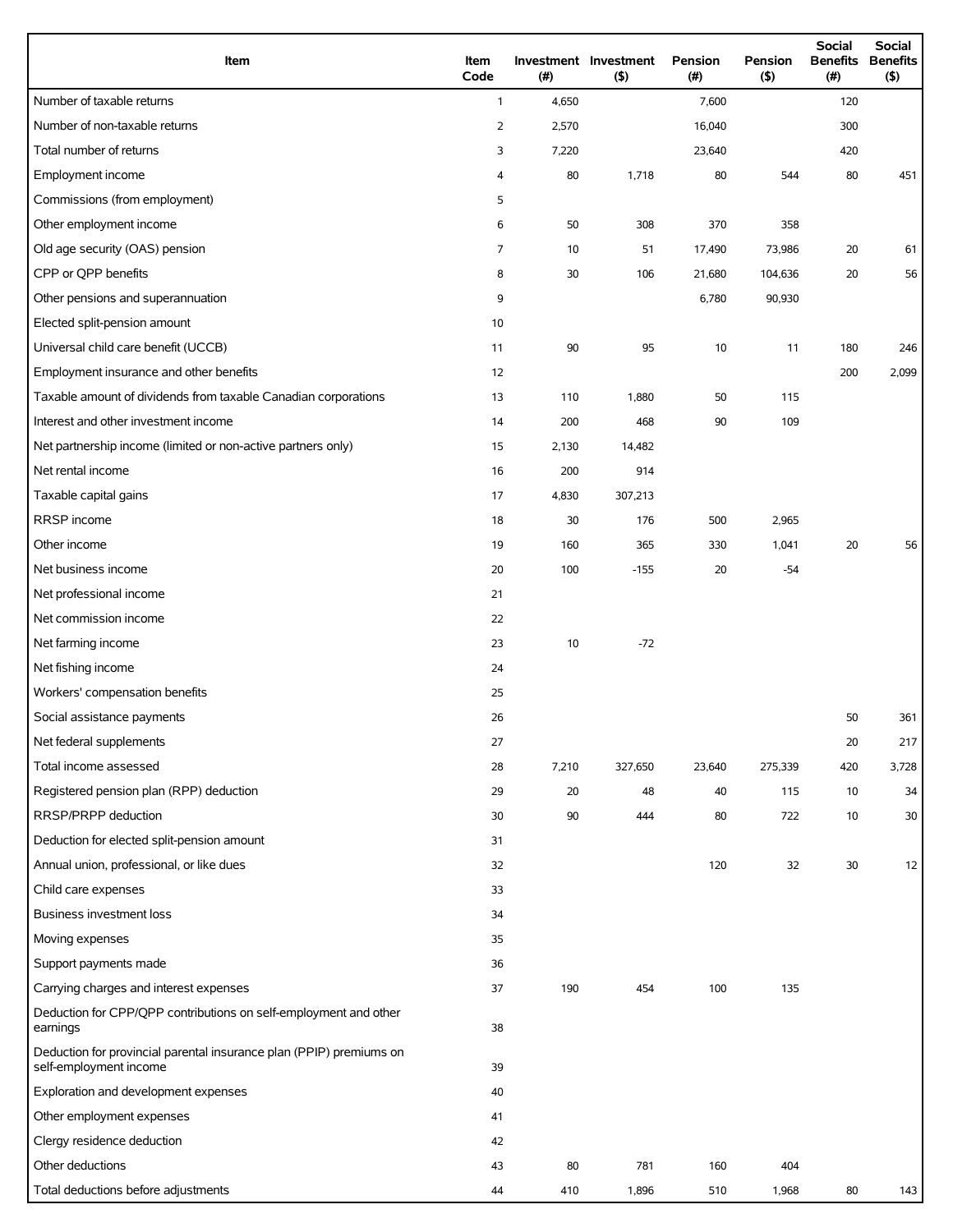| Item                                                                | <b>Item Code</b> | (#)   | Investment Investment<br>(5) |        | Pension (#) Pension (\$) | <b>Social</b><br><b>Benefits</b><br>(# ) | Social<br><b>Benefits</b><br>(5) |
|---------------------------------------------------------------------|------------------|-------|------------------------------|--------|--------------------------|------------------------------------------|----------------------------------|
| Social benefits repayment                                           | 45               |       |                              |        |                          |                                          |                                  |
| Net income                                                          | 46               | 5,260 | 331,463                      | 23,620 | 273,504                  | 410                                      | 3,619                            |
| Canadian Forces personnel and police deduction                      | 47               |       |                              |        |                          |                                          |                                  |
| Security options deductions                                         | 48               |       |                              |        |                          |                                          |                                  |
| Other payments deduction                                            | 49               |       |                              |        |                          | 60                                       | 672                              |
| Non-capital losses of other years                                   | 50               | 80    | 801                          |        |                          |                                          |                                  |
| Net capital losses of other years                                   | 51               | 200   | 2,182                        |        |                          |                                          |                                  |
| Capital gains deduction                                             | 52               |       |                              |        |                          |                                          |                                  |
| Northern residents deductions                                       | 53               |       |                              |        |                          |                                          |                                  |
| Additional deductions                                               | 54               |       |                              | 12,090 | 85,292                   |                                          |                                  |
| Farming/fishing losses of prior years                               | 55               |       |                              |        |                          |                                          |                                  |
| Total deductions from net income                                    | 56               | 440   | 8,729                        | 12,150 | 85,620                   | 80                                       | 774                              |
| Taxable income assessed                                             | 57               | 5,140 | 323,438                      | 15,880 | 188,639                  | 380                                      | 2,861                            |
| Basic personal amount                                               | 58               | 550   | 6,067                        | 23,580 | 270,461                  | 400                                      | 4,391                            |
| Age amount                                                          | 59               | 60    | 402                          | 21,160 | 147,214                  | 20                                       | 157                              |
| Spouse or common-law partner amount                                 | 60               | 50    | 476                          | 2,830  | 23,728                   | 50                                       | 479                              |
| Amount for an eligible dependant                                    | 61               |       |                              | 20     | 197                      |                                          |                                  |
| Family caregiver amount for children under 18 years of age          | 62               |       |                              | 20     | 93                       |                                          |                                  |
| Amount for infirm dependants age 18 or older                        | 63               |       |                              |        |                          |                                          |                                  |
| CPP or QPP contributions through employment                         | 64               | 60    | 42                           | 30     | 12                       | 50                                       | 18                               |
| CPP or QPP contributions on self-employment and other earnings      | 65               |       |                              |        |                          |                                          |                                  |
| Employment insurance premiums                                       | 66               | 40    | 11                           | 30     | 6                        | 50                                       | $\overline{7}$                   |
| PPIP premiums paid                                                  | 67               |       |                              |        |                          |                                          |                                  |
| PPIP premiums payable on employment income                          | 68               |       |                              |        |                          |                                          |                                  |
| PPIP premiums payable on self-employment income                     | 69               |       |                              |        |                          |                                          |                                  |
| Volunteer firefighters' amount/search and rescue volunteers' amount | 70               |       |                              |        |                          |                                          |                                  |
| Canada employment amount                                            | 71               | 90    | 83                           | 420    | 184                      | 80                                       | 73                               |
| Public transit amount                                               | 72               |       |                              |        |                          |                                          |                                  |
| Children's arts amount                                              | 73               |       |                              |        |                          |                                          |                                  |
| Home accessibility expenses                                         | 74               |       |                              |        |                          |                                          |                                  |
| Home buyers' amount                                                 | 75               |       |                              |        |                          |                                          |                                  |
| Pension income amount                                               | 76               |       |                              | 6,830  | 12,674                   |                                          |                                  |
| Caregiver amount                                                    | 77               |       |                              | 30     | 190                      |                                          |                                  |
| Disability amount                                                   | 78               |       |                              | 220    | 1,763                    |                                          |                                  |
| Disability amount transferred from a dependant                      | 79               |       |                              |        |                          |                                          |                                  |
| Interest paid on student loans                                      | 80               | 10    | 10                           |        |                          |                                          |                                  |
| Tuition, education, and textbook amounts                            | 81               | 180   | 1,618                        |        |                          |                                          |                                  |
| Tuition, education, and textbook amounts transferred from a child   | 82               |       |                              |        |                          |                                          |                                  |
| Amounts transferred from spouse or common-law partner               | 83               |       |                              | 1,530  | 9,999                    |                                          |                                  |
| Medical expenses                                                    | 84               | 30    | 243                          | 820    | 4,062                    | 20                                       | 32                               |
| Total tax credits on personal amounts                               | 85               | 730   | 1,361                        | 23,590 | 70,617                   | 410                                      | 794                              |
| Allowable charitable donations and government gifts                 | 86               | 100   | 934                          | 230    | 362                      |                                          |                                  |
| Eligible cultural and ecological gifts                              | 87               |       |                              |        |                          |                                          |                                  |
| Total tax credit on donations and gifts                             | 88               | 110   | 310                          | 230    | 100                      | 10                                       | 2                                |
| Total federal non-refundable tax credits                            | 89               | 800   | 1,671                        | 23,590 | 70,716                   | 410                                      | 797                              |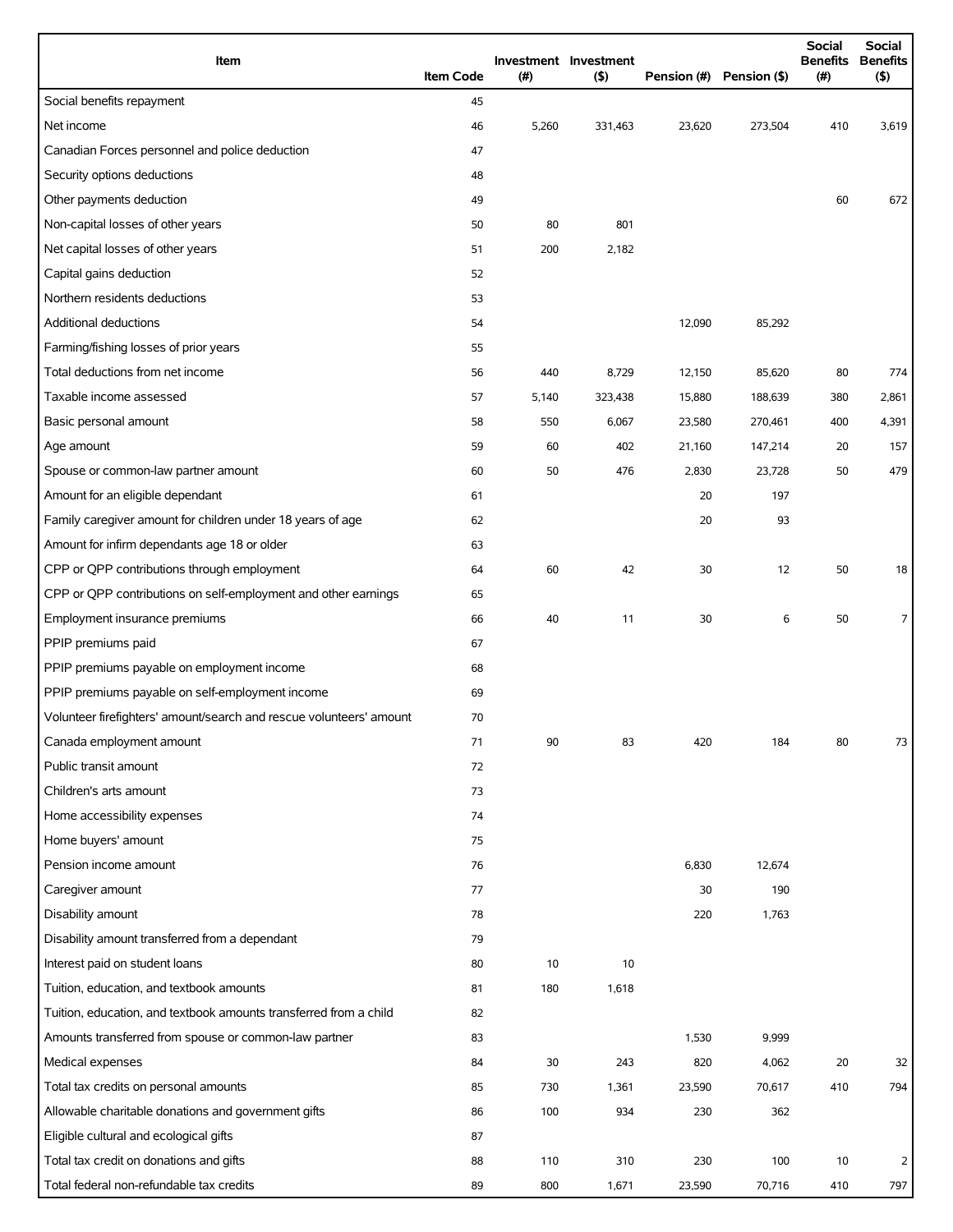| Item                                                        | <b>Item Code</b> | (#)   | Investment Investment<br>(5) | Pension (#) | Pension (\$) | Social<br><b>Benefits</b><br>(#) | <b>Social</b><br><b>Benefits</b><br>$($ \$) |
|-------------------------------------------------------------|------------------|-------|------------------------------|-------------|--------------|----------------------------------|---------------------------------------------|
| Federal dividend tax credit                                 | 90               | 80    | 202                          | 40          | 14           |                                  |                                             |
| Minimum tax carryover                                       | 91               |       |                              |             |              |                                  |                                             |
| Basic federal tax                                           | 92               | 4,660 | 75,286                       | 7,610       | 18,114       | 120                              | 273                                         |
| Federal foreign tax credit                                  | 93               |       |                              |             |              |                                  |                                             |
| Federal political contribution tax credit                   | 94               |       |                              |             |              |                                  |                                             |
| Investment tax credit                                       | 95               |       |                              |             |              |                                  |                                             |
| Labour-sponsored funds tax credit (federally registered)    | 96               |       |                              |             |              |                                  |                                             |
| Labour-sponsored funds tax credit (provincially registered) | 97               |       |                              |             |              |                                  |                                             |
| Alternative minimum tax payable                             | 98               |       |                              |             |              |                                  |                                             |
| Net federal tax                                             | 99               | 4,650 | 108,315                      | 7,600       | 13,905       | 120                              | 210                                         |
| CPP contributions on self-employment                        | 100              |       |                              |             |              |                                  |                                             |
| Social Benefits repayment                                   | 101              |       |                              |             |              |                                  |                                             |
| Working income tax benefit (WITB)                           | 102              |       |                              |             |              |                                  |                                             |
| Children's fitness tax credit                               | 103              |       |                              |             |              |                                  |                                             |
| Eligible educator school supply tax credit                  | 104              |       |                              |             |              |                                  |                                             |
| Net provincial or territorial tax                           | 105              | 190   | 1,329                        | 40          | 17           | 30                               | 8                                           |
| Total tax payable                                           | 106              | 4,650 | 109,654                      | 7,600       | 13,940       | 120                              | 218                                         |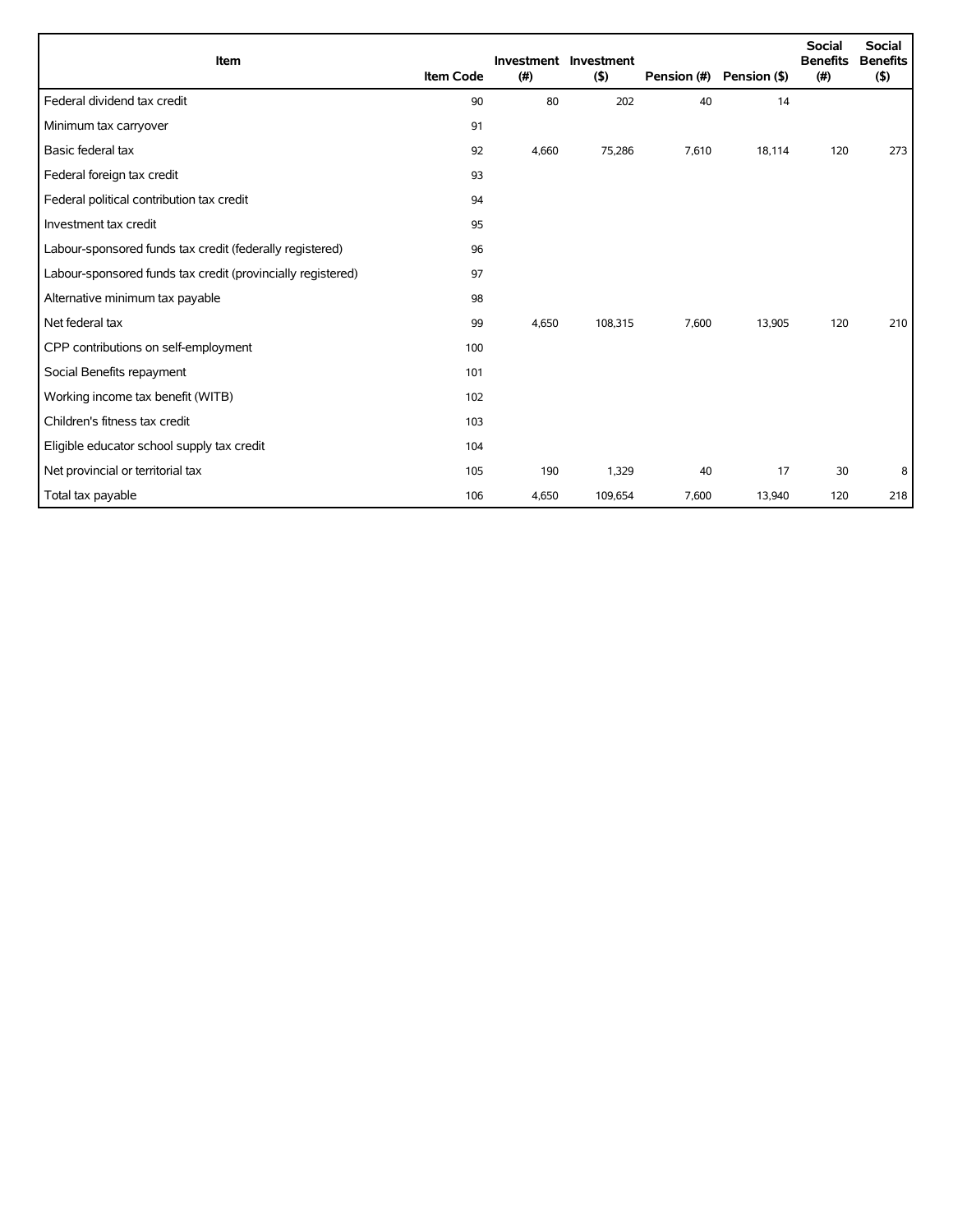| Item                                                                                       | Item Code Other (#) |        | Other (\$) |
|--------------------------------------------------------------------------------------------|---------------------|--------|------------|
| Number of taxable returns                                                                  | $\mathbf{1}$        | 1,440  |            |
| Number of non-taxable returns                                                              | 2                   | 19,660 |            |
| Total number of returns                                                                    | 3                   | 21,100 |            |
| Employment income                                                                          | 4                   | 210    | 3,196      |
| Commissions (from employment)                                                              | 5                   |        |            |
| Other employment income                                                                    | 6                   | 50     | 202        |
| Old age security (OAS) pension                                                             | 7                   | 140    | 668        |
| CPP or QPP benefits                                                                        | 8                   | 360    | 1,949      |
| Other pensions and superannuation                                                          | 9                   | 80     | 759        |
| Elected split-pension amount                                                               | 10                  |        |            |
| Universal child care benefit (UCCB)                                                        | 11                  | 20     | 21         |
| Employment insurance and other benefits                                                    | 12                  | 10     | 87         |
| Taxable amount of dividends from taxable Canadian corporations                             | 13                  |        |            |
| Interest and other investment income                                                       | 14                  | 50     | 56         |
| Net partnership income (limited or non-active partners only)                               | 15                  |        |            |
| Net rental income                                                                          | 16                  |        |            |
| Taxable capital gains                                                                      | 17                  |        |            |
| RRSP income                                                                                | 18                  | 860    | 15,899     |
| Other income                                                                               | 19                  | 1,450  | 44,567     |
| Net business income                                                                        | 20                  | 30     | 57         |
| Net professional income                                                                    | 21                  |        |            |
| Net commission income                                                                      | 22                  |        |            |
| Net farming income                                                                         | 23                  |        |            |
| Net fishing income                                                                         | 24                  |        |            |
| Workers' compensation benefits                                                             | 25                  |        |            |
| Social assistance payments                                                                 | 26                  |        |            |
| Net federal supplements                                                                    | 27                  |        |            |
| Total income assessed                                                                      | 28                  | 2,260  | 68,049     |
| Registered pension plan (RPP) deduction                                                    | 29                  | 90     | 484        |
| RRSP/PRPP deduction                                                                        | 30                  | 220    | 2,644      |
| Deduction for elected split-pension amount                                                 | 31                  |        |            |
| Annual union, professional, or like dues                                                   | 32                  | 240    | 90         |
| Child care expenses                                                                        | 33                  |        |            |
| <b>Business investment loss</b>                                                            | 34                  |        |            |
| Moving expenses                                                                            | 35                  |        |            |
| Support payments made                                                                      | 36                  | 20     | 293        |
| Carrying charges and interest expenses                                                     | 37                  | 110    | 86         |
| Deduction for CPP/QPP contributions on self-employment and other earnings                  | 38                  |        |            |
| Deduction for provincial parental insurance plan (PPIP) premiums on self-employment income | 39                  |        |            |
| Exploration and development expenses                                                       | 40                  |        |            |
| Other employment expenses                                                                  | 41                  | 20     | 311        |
| Clergy residence deduction                                                                 | 42                  |        |            |
| Other deductions                                                                           | 43                  | 200    | 6,926      |
| Total deductions before adjustments                                                        | 44                  | 880    | 11,001     |
| Social benefits repayment                                                                  | 45                  |        |            |
| Net income                                                                                 | 46                  | 2,200  | 60,429     |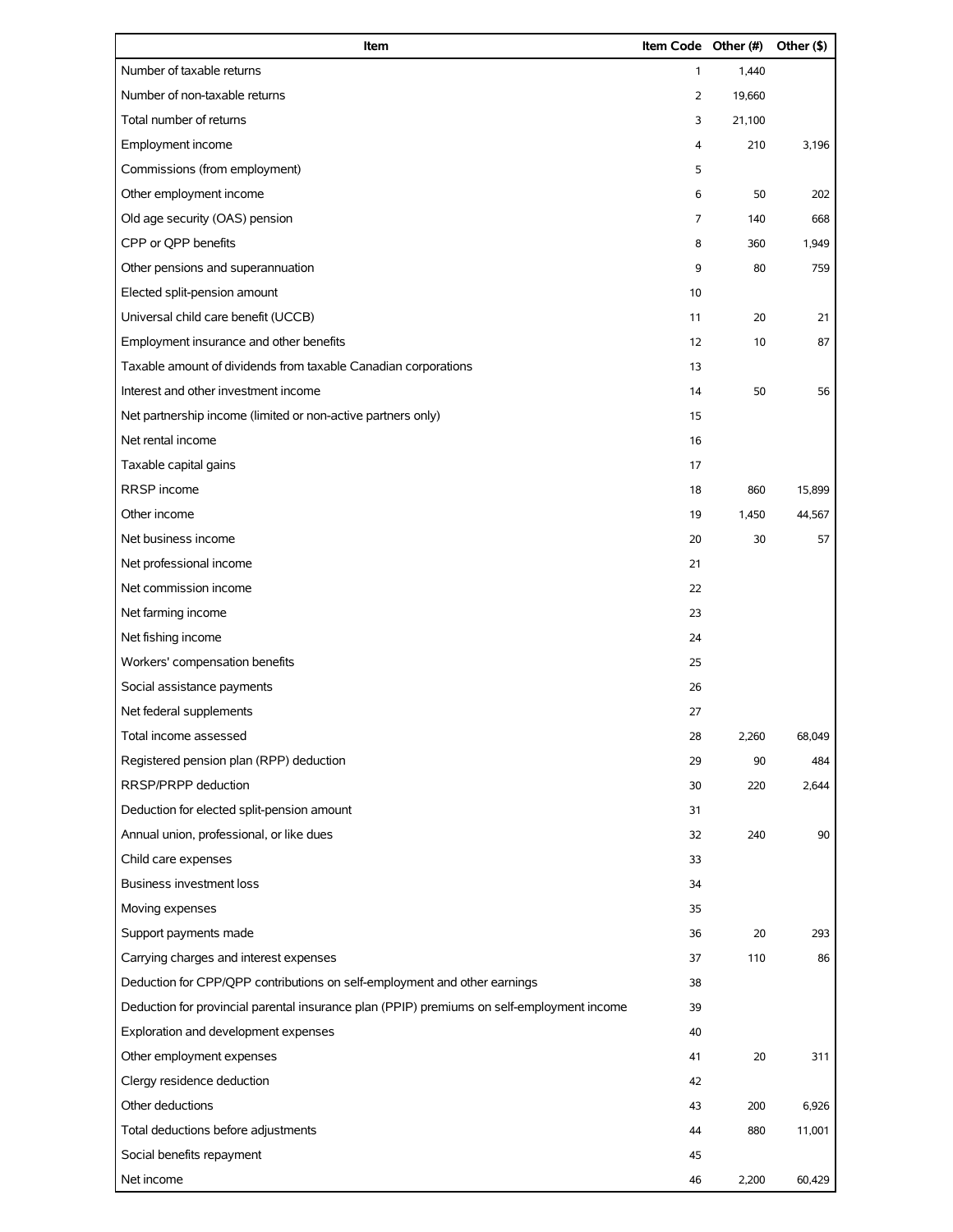| Item                                                                | Item Code Other (#) |       | Other (\$) |
|---------------------------------------------------------------------|---------------------|-------|------------|
| Canadian Forces personnel and police deduction                      | 47                  |       |            |
| Security options deductions                                         | 48                  |       |            |
| Other payments deduction                                            | 49                  |       |            |
| Non-capital losses of other years                                   | 50                  | 40    | 163        |
| Net capital losses of other years                                   | 51                  |       |            |
| Capital gains deduction                                             | 52                  |       |            |
| Northern residents deductions                                       | 53                  |       |            |
| Additional deductions                                               | 54                  | 420   | 11,921     |
| Farming/fishing losses of prior years                               | 55                  |       |            |
| Total deductions from net income                                    | 56                  | 480   | 12,597     |
| Taxable income assessed                                             | 57                  | 2,120 | 54,103     |
| Basic personal amount                                               | 58                  | 1,970 | 21,967     |
| Age amount                                                          | 59                  | 350   | 2,144      |
| Spouse or common-law partner amount                                 | 60                  | 260   | 2,465      |
| Amount for an eligible dependant                                    | 61                  |       |            |
| Family caregiver amount for children under 18 years of age          | 62                  |       |            |
| Amount for infirm dependants age 18 or older                        | 63                  |       |            |
| CPP or QPP contributions through employment                         | 64                  | 220   | 232        |
| CPP or QPP contributions on self-employment and other earnings      | 65                  |       |            |
| Employment insurance premiums                                       | 66                  | 120   | 36         |
| PPIP premiums paid                                                  | 67                  |       |            |
| PPIP premiums payable on employment income                          | 68                  |       |            |
| PPIP premiums payable on self-employment income                     | 69                  |       |            |
| Volunteer firefighters' amount/search and rescue volunteers' amount | 70                  |       |            |
| Canada employment amount                                            | 71                  | 150   | 137        |
| Public transit amount                                               | 72                  | 30    | 12         |
| Children's arts amount                                              | 73                  | 20    | 6          |
| Home accessibility expenses                                         | 74                  |       |            |
| Home buyers' amount                                                 | 75                  |       |            |
| Pension income amount                                               | 76                  | 210   | 405        |
| Caregiver amount                                                    | 77                  |       |            |
| Disability amount                                                   | 78                  |       |            |
| Disability amount transferred from a dependant                      | 79                  |       |            |
| Interest paid on student loans                                      | 80                  | 90    | 81         |
| Tuition, education, and textbook amounts                            | 81                  | 270   | 2,363      |
| Tuition, education, and textbook amounts transferred from a child   | 82                  | 10    | 48         |
| Amounts transferred from spouse or common-law partner               | 83                  | 40    | 244        |
| Medical expenses                                                    | 84                  | 80    | 491        |
| Total tax credits on personal amounts                               | 85                  | 2,420 | 4,691      |
| Allowable charitable donations and government gifts                 | 86                  | 100   | 152        |
| Eligible cultural and ecological gifts                              | 87                  |       |            |
| Total tax credit on donations and gifts                             | 88                  |       |            |
| Total federal non-refundable tax credits                            | 89                  | 2,450 | 4,737      |
| Federal dividend tax credit                                         | 90                  |       |            |
| Minimum tax carryover                                               | 91                  |       |            |
| Basic federal tax                                                   | 92                  | 1,440 | 9,598      |